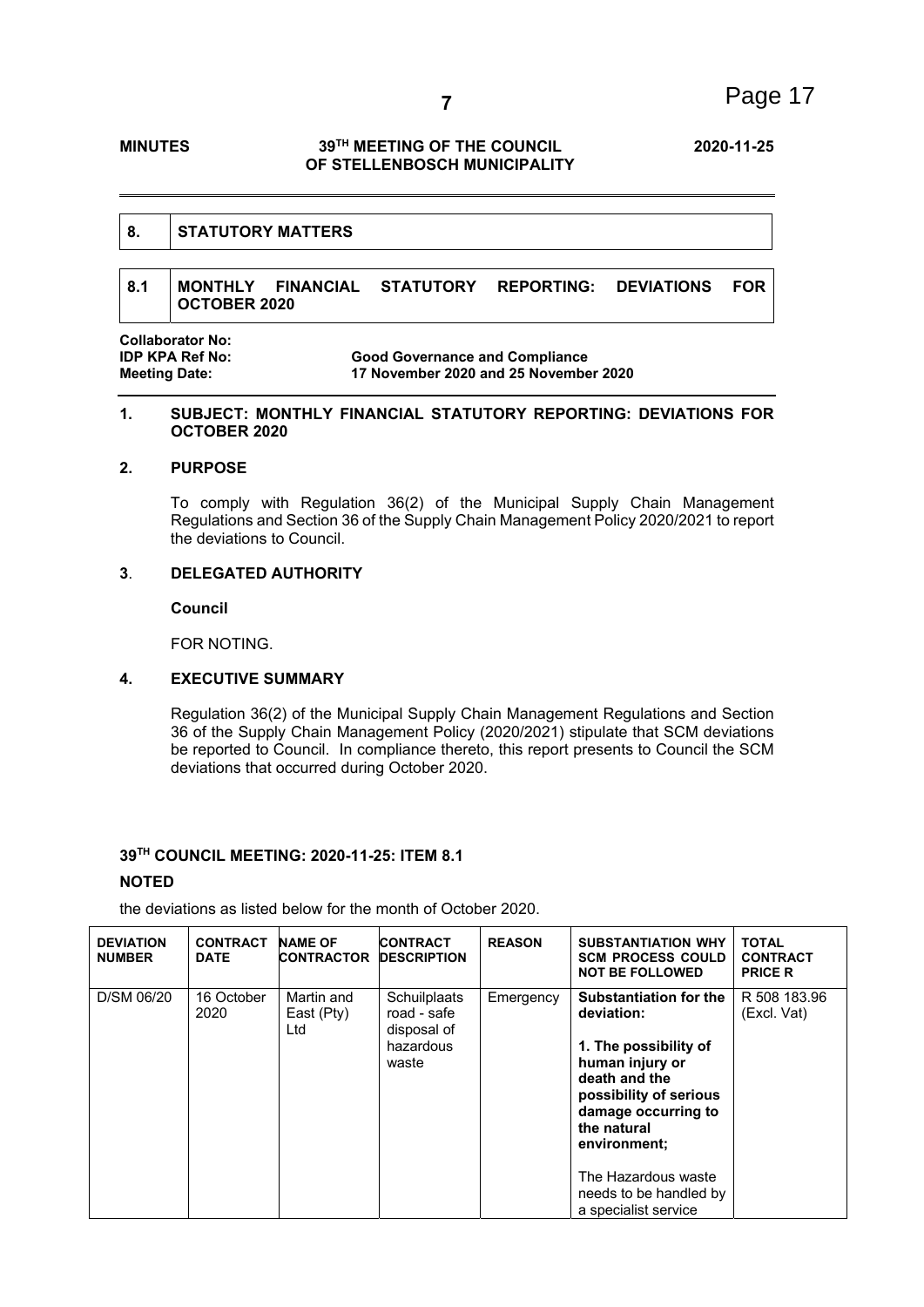### **MINUTES 39TH MEETING OF THE COUNCIL 2020-11-25 OF STELLENBOSCH MUNICIPALITY**

|  | provider, who have the<br>relevant knowledge,    |  |
|--|--------------------------------------------------|--|
|  | equipment, expertise                             |  |
|  | and insurances in                                |  |
|  | place for the disposal                           |  |
|  | of Hazardous waste.                              |  |
|  | Should the waste that                            |  |
|  | contains elements of                             |  |
|  | mercury and other                                |  |
|  | toxins not be effectively                        |  |
|  | dealt with, the                                  |  |
|  | possibility of Human                             |  |
|  | injury and death exist                           |  |
|  | as well as the                                   |  |
|  | possibility of serious                           |  |
|  | damage to the natural<br>environment.            |  |
|  |                                                  |  |
|  | 2. Exceptional case                              |  |
|  | and it is impractical                            |  |
|  | or impossible to                                 |  |
|  | follow the official                              |  |
|  | procurement                                      |  |
|  | processes                                        |  |
|  | This is an exceptional                           |  |
|  | case, the uncovering of                          |  |
|  | hazardous waste                                  |  |
|  | underneath a road                                |  |
|  | construction site meets                          |  |
|  | the exceptional event                            |  |
|  | definition for the                               |  |
|  | following reasons:                               |  |
|  | • It was not reasonably                          |  |
|  | foreseen - as an event                           |  |
|  | that could occur,<br>• Such an event had         |  |
|  | never before occurred -                          |  |
|  | in the history of                                |  |
|  | Stellenbosch                                     |  |
|  | Municipality - Road                              |  |
|  | Construction.                                    |  |
|  |                                                  |  |
|  | It is impractical to                             |  |
|  | follow any other<br>process since the            |  |
|  | Municipality has                                 |  |
|  | contractual                                      |  |
|  | agreements in place                              |  |
|  | with the appointed                               |  |
|  | contractor and had                               |  |
|  | handed over the site.                            |  |
|  | In order to follow any                           |  |
|  | other process, the                               |  |
|  | Municipality would be                            |  |
|  | required to renegotiate                          |  |
|  | new terms with the                               |  |
|  | contractor to allow for<br>de-establishment from |  |
|  | the site and re-                                 |  |
|  | establishment after                              |  |
|  |                                                  |  |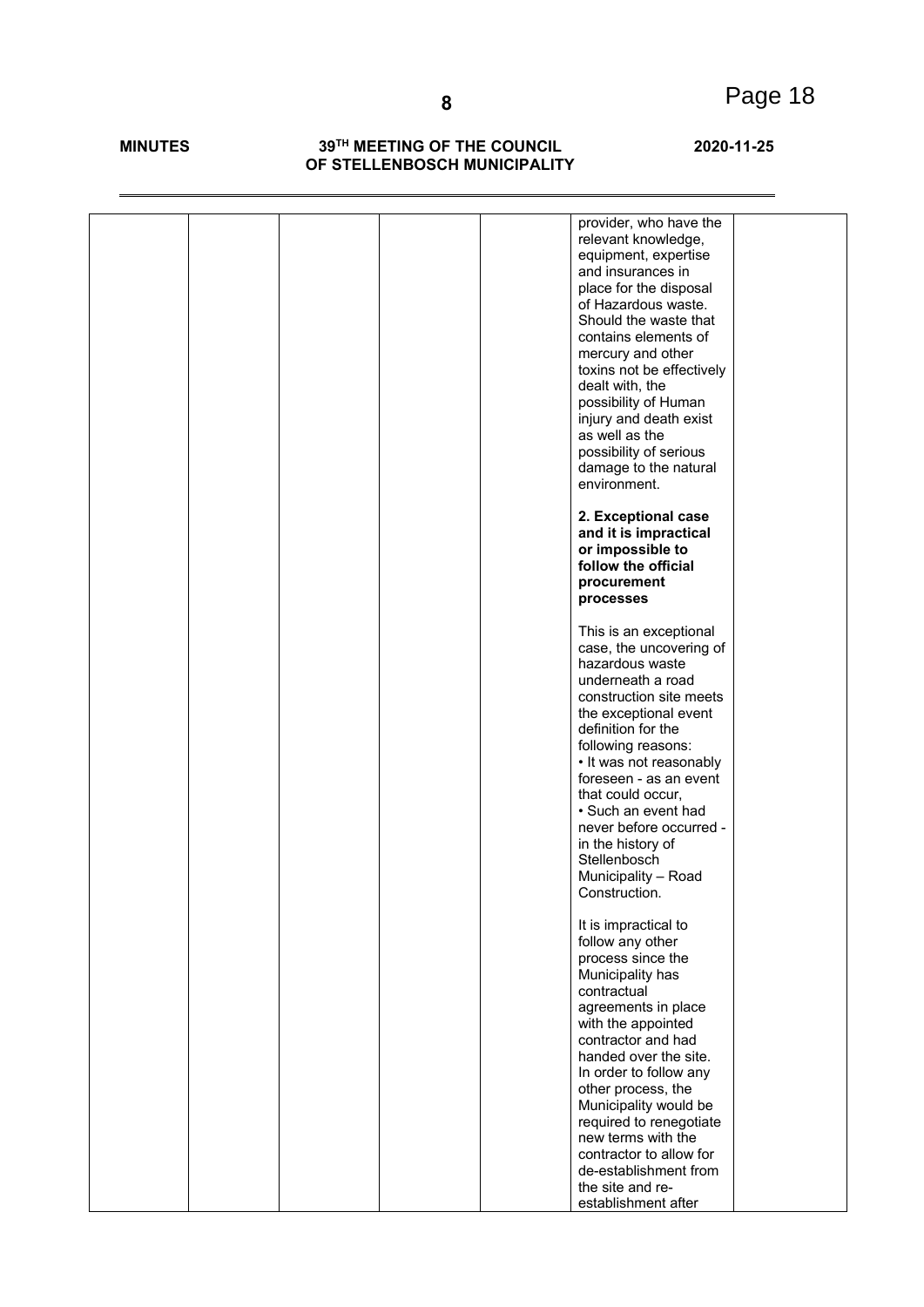### **MINUTES 39TH MEETING OF THE COUNCIL 2020-11-25 OF STELLENBOSCH MUNICIPALITY**

| disposal of the           |
|---------------------------|
| hazardous waste. It       |
| would be impractical      |
| for another Service       |
| Provider to take          |
| possession of the site,   |
| take over and carry out   |
| the supporting            |
| operational works e.g.    |
| removal, loading and      |
| backfilling and           |
| facilitating and          |
| managing of the           |
| transporting and          |
| disposal of the           |
| hazardous waste and       |
| then de-establish and     |
| hand the site back to     |
| the originally appointed  |
| contractor.               |
|                           |
| It would also be          |
| impractical to cancel     |
| the contract with the     |
| appointed contractor,     |
| establish a new           |
| contract and new          |
| Service Provider to       |
| address the hazardous     |
| waste and to              |
| commence with a new       |
| contract to continue      |
| and complete with the     |
| Road Construction         |
| Project.                  |
|                           |
| These options would       |
| result in sever delays    |
| (estimated at 6 months    |
| to 1 year) to essential   |
| services delivery as      |
| well as significant       |
| additional costs          |
| implications associated   |
| with the de-              |
| establishment and re-     |
| establishment of a        |
| Service Provider,         |
| cancellation of           |
| contract, loss of         |
| production time etc., all |
| of which would be         |
| detrimental impact on     |
| the Municipality.         |
|                           |
| 3. The interruption of    |
| essential services,       |
| including                 |
| transportation and        |
| communication             |
|                           |
| facilities or support     |